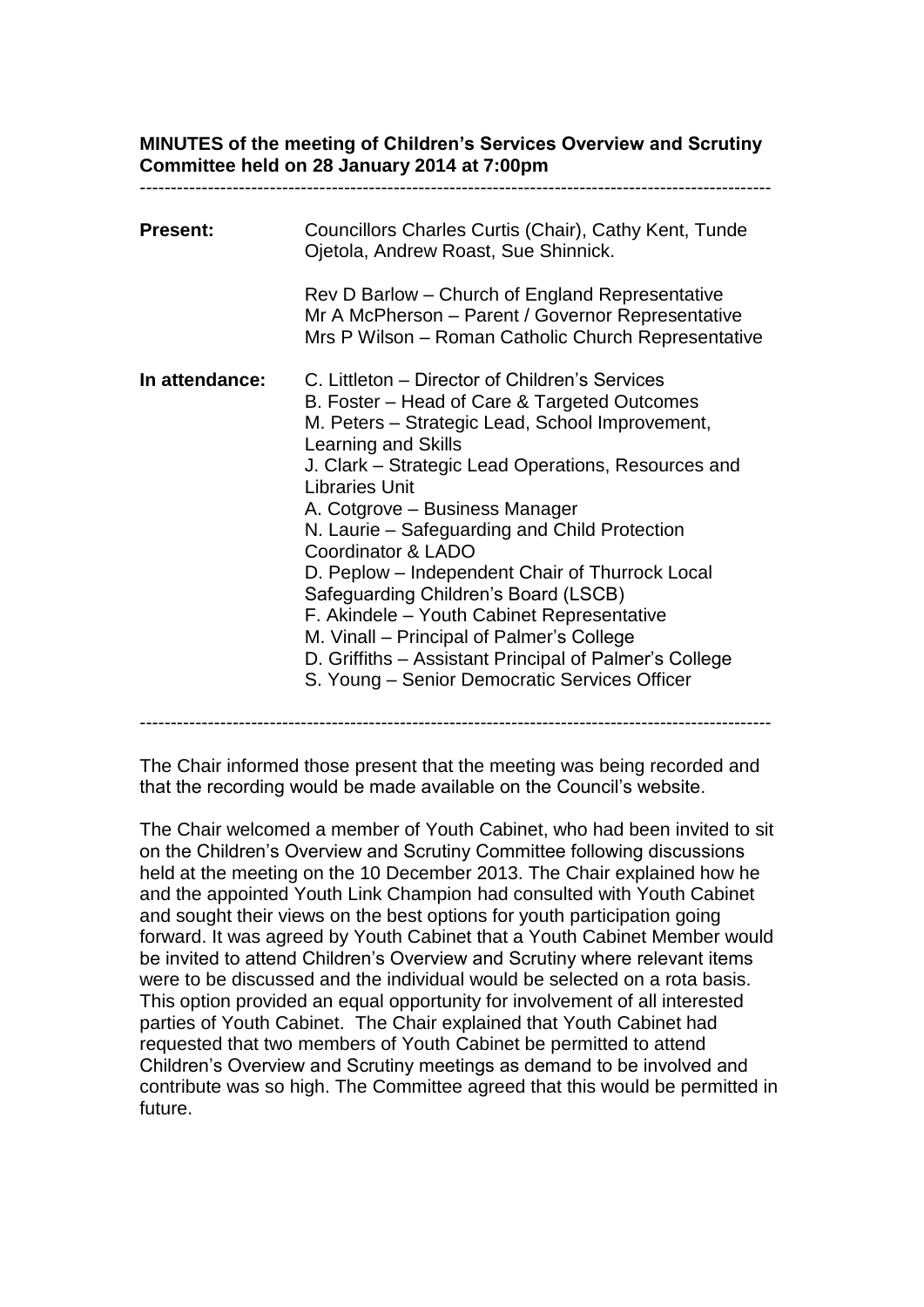#### **35. MINUTES**

The Minutes of the Children's Services Overview and Scrutiny Committee held on 10 December 2013 were approved as a correct record.

#### **36. URGENT ITEMS**

There were no urgent items.

### **37. DECLARATIONS OF INTEREST**

#### a) Interests

Councillor Kent declared a non-pecuniary interest in the business of the meeting by virtue that she has children attending St Thomas Primary School, Hathaway Academy, and Palmer's Sixth Form College. She is a Parent Governor at Grays Convent School.

Councillor Roast declared a non-pecuniary interest in relation to items 8 and 9 by virtue that he is the owner and director of a children's centre and thereby is involved in early year's education and safeguarding children.

Reverend Darren Barlow declared a non-pecuniary interest in relation to item 5 of the meeting by virtue that he is a Governor and trustee at Palmer's College and that he has children attending St Thomas Primary School, Grays Convent and Palmer's College.

Councillor Ojetola declared a non-pecuniary interest in relation to item 5 by virtue that he is a Governor at Palmer's College. In relation to the general business of the meeting a further nonpecuniary interest was declared in as he had children attending the Gateway Academy and Belmont Castle Academy.

Councillor Curtis declared a non-pecuniary interest in the business of the meeting by virtue that he has grandchildren attending Bulphan School and is a Governor at the Ockendon Academy.

Councillor Shinnick declared a non-pecuniary interest in the business of the meeting by virtue that she has a grandchild attending Belmont Castle Academy.

Mrs P Wilson declared a non-pecuniary interest by virtue that she is a member of the Diocese of Brentwood Education Commission.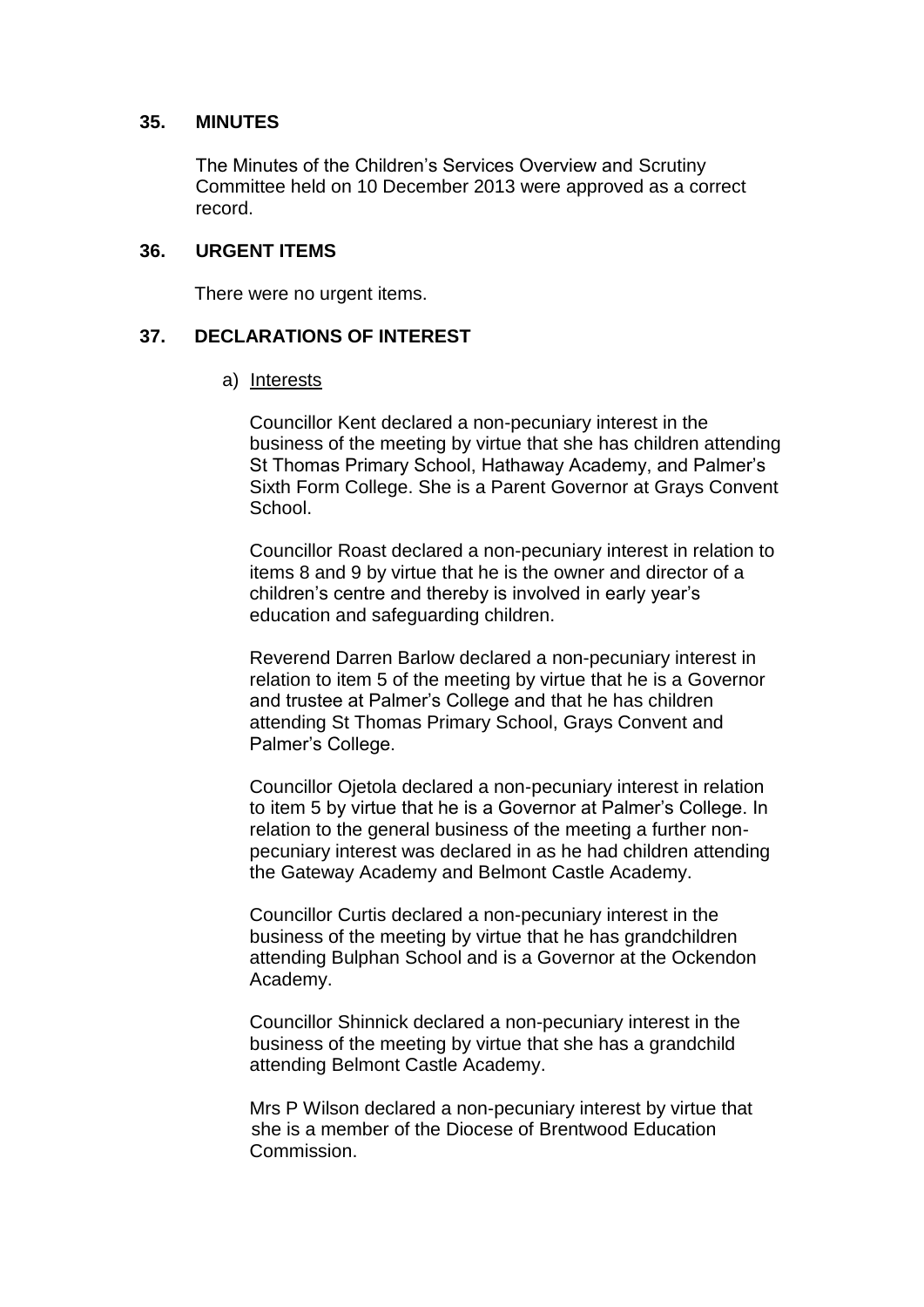#### b) Whipping

No interests were declared.

### **38. PALMER'S COLLEGE OFSTED ACTION PLAN**

Officers introduced the report which provided an update on the 2013 Autumn Term Ofsted inspection of Palmer's College. Officers reported that Palmer's College was an important educational establishment within Thurrock and was responsible for a rapid improvement in A-Level pass rates. It was further reported that 2012 saw the best pass rates achieved. At a recent Ofsted inspection the college was deemed as 'requiring improvement' and officers thought that this decision was compounded by the fact that Ofsted had recently raised the bar in relation to inspection criteria.

The Principal and Assistant Principal of Palmer's College were welcomed by the Committee, who had been invited at the Chair's request. The Principal explained the college's improvement plan and the ambition to improve back to their pervious standing, it was hoped that at the next inspection the college could achieve a 'good' rating and that 'outstanding' could be obtained thereafter. It was anticipated that the college would be re-inspected in 12-18 months time. The Principal recognised that the context of Palmer's College had changed significantly over the past 6 or 7 years in terms of its social and economic demography and the introduction of new sixth form provision in the borough.

The Assistant Principal was the dedicated senior post holder to improve the quality of teaching and assessments and Palmer's were confident that at the next inspection they could make significant improvements. He reported that Ofsted had been positive about the College self-assessment and that it was deemed to be a very accurate and self-critical report, with the key areas for improvement identified. The Committee learnt that with the changing profile of students the college had been required to adapt its teaching and learning to meet the needs of individual students. Palmer's College were continuing to improve the professional development of its staff, and it was hoped that this would have an impact on improving the results going forward.

Members asked for further clarification on the difference between success and pass rates and the importance of students to achieve good grades. The Principal explained that when measuring the college's success, it was important to evaluate the value added score and they focussed on clearly determining success rates rather than pass rates. It was clarified that the success rate was the percentage of students starting and successfully completing a subject. The Principal explained that success rate data was more accurate as this measured all those individuals entering the college system, achieving good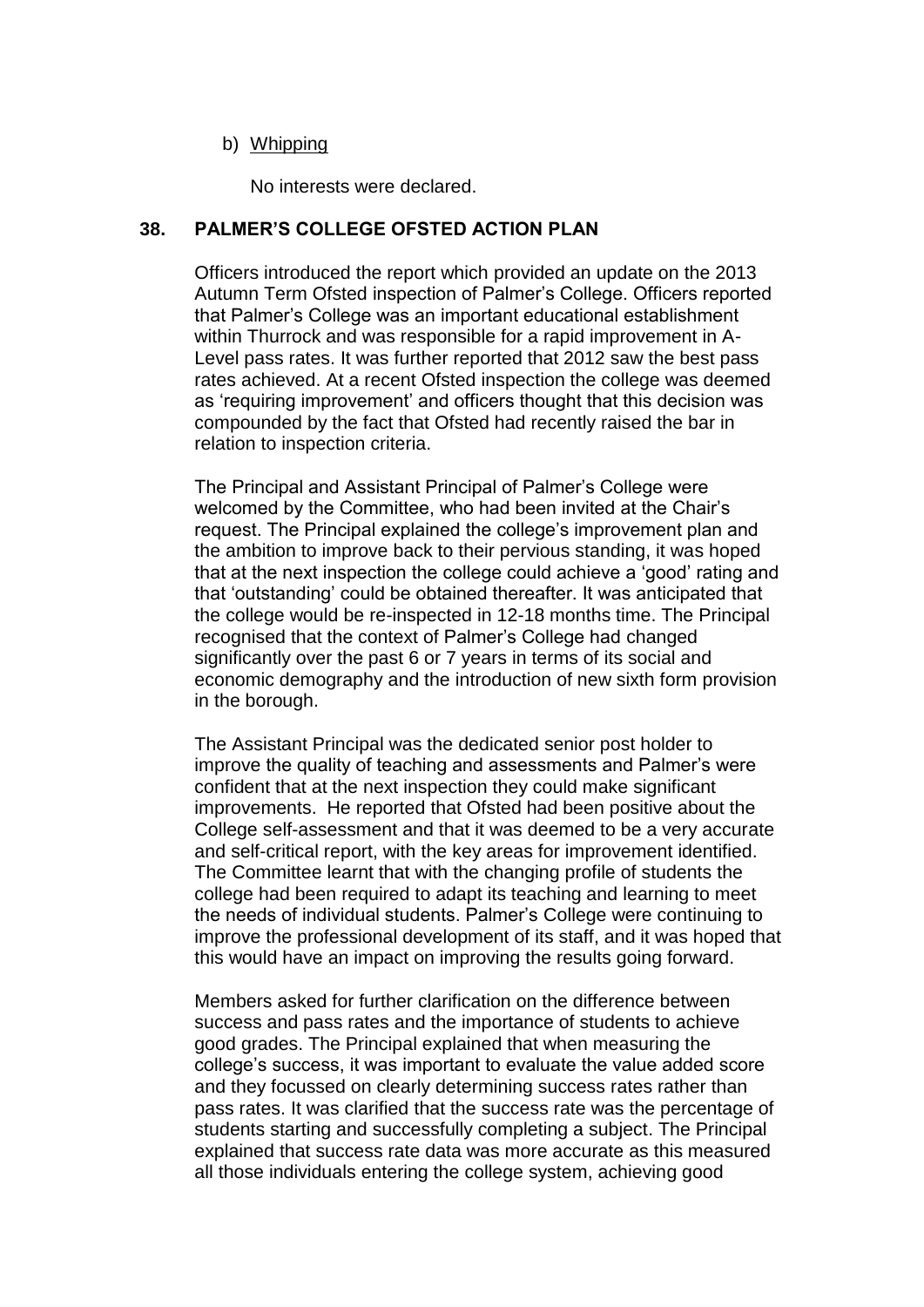grades and leaving once qualifications were obtained. Palmer's College had the ambition to achieve the highest success rates possible. The importance of students being supported to achieve the best grades possible, with good or better progress than their starting point of when they entered the college was reiterated.

Members questioned whether all schools, colleges or academies who received challenging Ofsted reports in the future would be submitting reports to Overview and Scrutiny for discussion, as it was thought this approach was advantageous. Officers felt that it was important that Palmer's College attended scrutiny as they were a significant educational establishment with over 2000 students in Thurrock, but this was something for the Committee to decide and include on the work programme in future. Officers reiterated that Palmer's attendance was important to allow Members to delve deeper beyond the press headlines. The Principal of Palmer's College noted the importance of partnership working with the Local Authority and Elected Members, even though the college was not directly accountable to the Council.

Members asked the Assistant Principal of Palmer's College if Ofsted had not raised the bar how confident would they have been of achieving a 'good' or satisfactory' rating. In response it was explained that under the old framework it would have been likely that the college would have achieved a 'satisfactory' rating but there would have been no significant difference. Officers differed in view, and explained that inspection framework focussed much more on quality and level of teaching than they had done previously.

The Principal noted that the college was committed to social inclusion and had an open admissions policy. This ensured that the College curriculum was appropriate for its intake, providing support, challenge and stretch to maximise the success rate.

A Member asked for clarification on the proportion of first year students who were from outside Thurrock, to which it was explained that approximately 17%-18% of students did not reside in the Borough. Future potential challenges were outlined, in that if with more students decided to continue their studies at school, the college may not reach its 2,100 capacity and that would impact on funding. It was explained that it was beneficial for students to attend an independent and larger sixth form college, which could often offer a wider breadth of courses than individual schools or academies.

The Committee agreed that it was important to support Palmer's College and were thankful of the opportunity to scrutinise the action plan. It was felt that similar exercises would be of benefit in future and that ultimately the work undertaken would improve performance and management arrangements for teaching and learning and for governance challenge.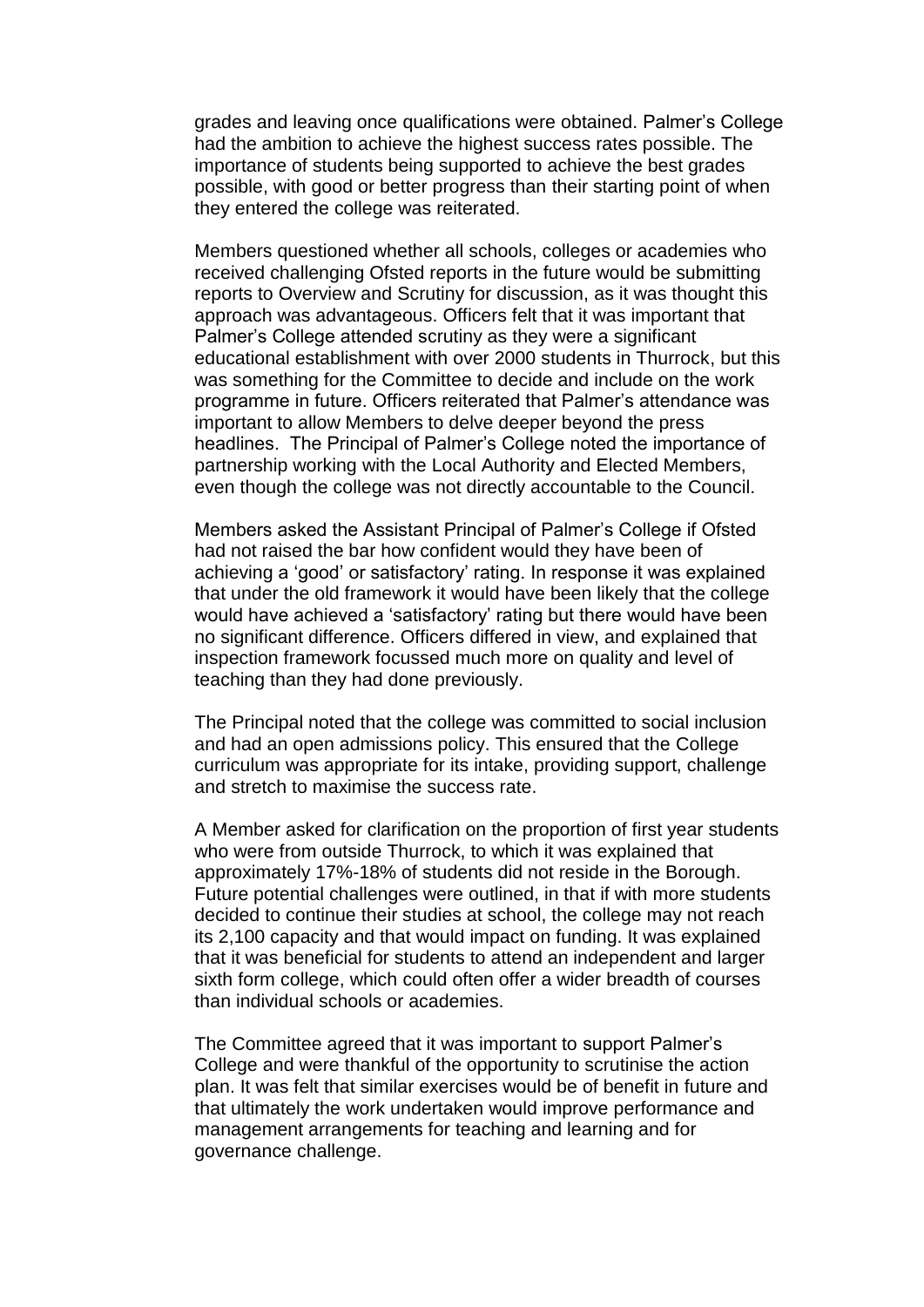The Principal noted that he had a copy of a letter that provided an update since the publication of the agenda on the two meetings of HMI (Her Majesty's Inspector's) that had taken place in the interim which indicated that improvements and progress had been made. The Committee welcomed this update and requested an addition to the resolution to note this progress.

#### **RESOLVED:**

#### **That the Committee:**

- **1. Note the actions and support for Palmer's College.**
- **2. Recognise the progress that has been made by Palmer's College so far.**

#### **39. PUPIL PLACE PLAN (2014-2018)**

Officers introduced the report, which presented the Pupil Place Plan (2014-2018) and highlighted the areas where demand for school places was projected to exceed the number of places that were available.

Members welcomed the report and expressed the opinion that it was good to investigate this area further and delve deeper into the problem of school places that was widely reported in the press. It was apparent to a Member that Thurrock appeared to have a higher fertility rate than its statistical neighbours and the UK and that this had an effect on the corresponding number of school places available.

A Member was particularly concerned about the shortfall of places within the Grays / West Thurrock area and hoped that this issue would be resolved by the new Harris Academy free school that was planned for the Chafford Hundred and West Thurrock area which would also intake pupils from the Purfleet catchment area.

Members were concerned about secondary school provision and the shortfall that would arise in future when the increased numbers of primary school children were expected to enter secondary education. Officers assured the Committee that the Pupil Place Plan was updated on an annual basis; this ensured that the Local Authority has sufficient time to respond. At the time of the meeting, there was not shortfall in secondary school places within the local authority.

A Member welcomed this work but expressed concern regarding the lack of public perception about pupil place planning, and reported that apprehensive parents were not aware of the work that was undertaken.

In relation to this a Member further questioned what was being done to incorporate parental choice in pupil place planning to ensure that there was adequate provision to allow for parental choice. He also asked for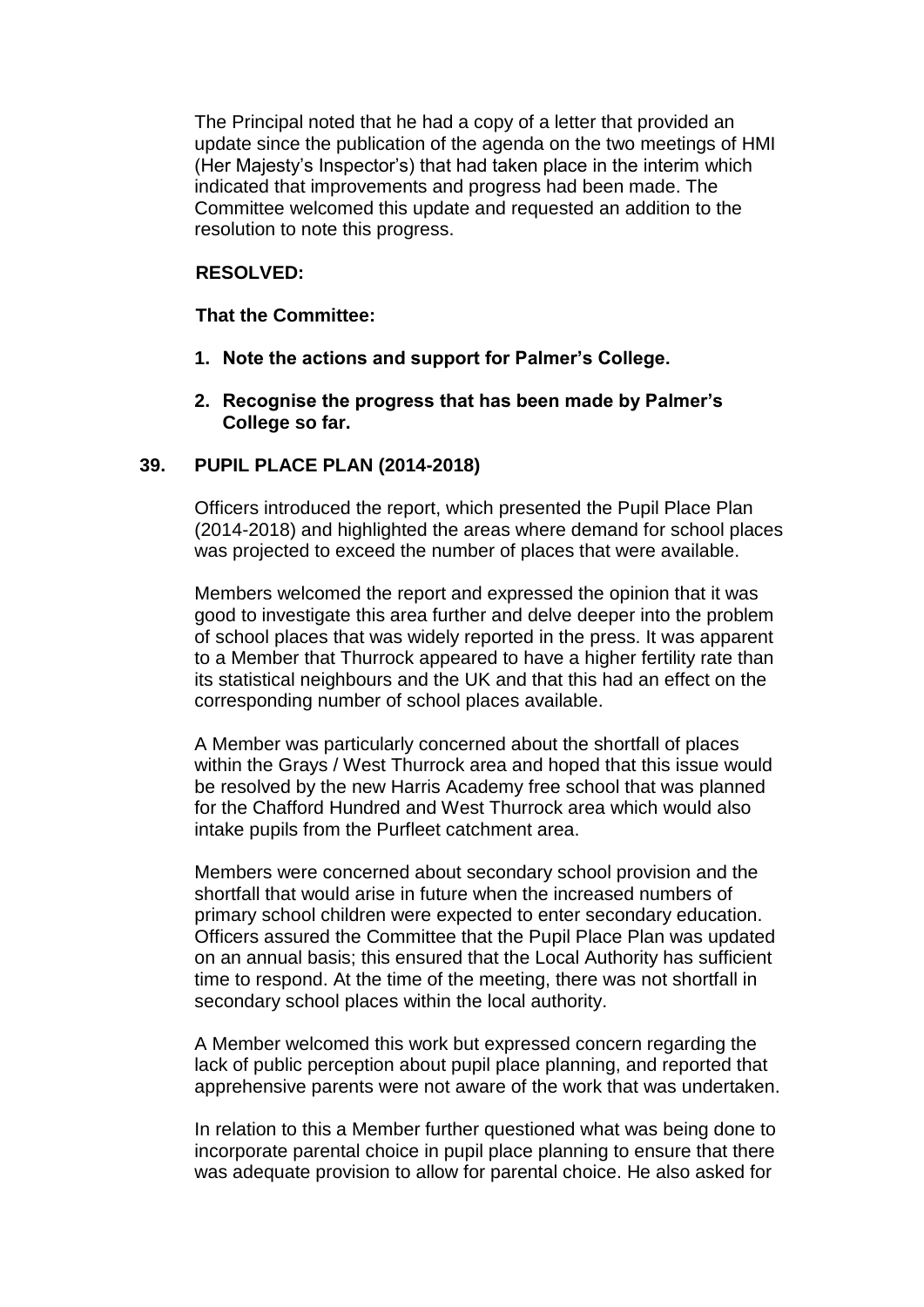clarification on how the admissions process was managed to ensure that schools not as popular were not left behind.

Officers confirmed that the service worked with all schools within the planning area that was expected to experience a shortfall of places. It was assured that Ofsted ratings of schools were examined and that these were taken into account in the decision making process as to which schools could be expanded under the Capital Projects Programme. The authority always looked to increase spaces in good or outstanding schools to ensure that pupil places would meet demand and allow for parental choice.

Members of the Committee asked officers to exercise sensitivity when responding to enquiries from apprehensive parents during the admissions process, and that offering good customer service was vital during this stressful time.

A Member asked for clarification on the following 3 points:

- The timescales for ensuring that all aspects of programme were in place to guarantee that there were sufficient school places.
- When looking to expand 'good' or 'outstanding' schools what work was being done with residents living near those schools that could experience increased traffic and parking problems.
- What was being done to ensure adequate nursery and preschool provision in the Chafford Hundred area.

In response officers stated that the service planned five years in advance, which was sufficient time to inform and shape the Capital Projects Programme regarding building and expanding schools.

When examining whether a school was appropriate for expansion, officers were mindful of the issues that this potentially created for residents and worked alongside colleagues in Highways and the School's own travel plan to look at additional parking and traffic calming measures.

The plans for a new Harris free school that were being developed for the Chafford Hundred area included a 52 place nursery which was expected to alleviate pressure on early years places.

A Member expressed concern about the new Chafford Hundred free school and felt that as a five form entry school it may not be as a popular choice with parents that officers hoped, who may not want to send young children to a school which accommodated older children and young people. It was also noted that if the school's reputation declined this could cause problems in the fact that additional demand would be placed on other nearby schools.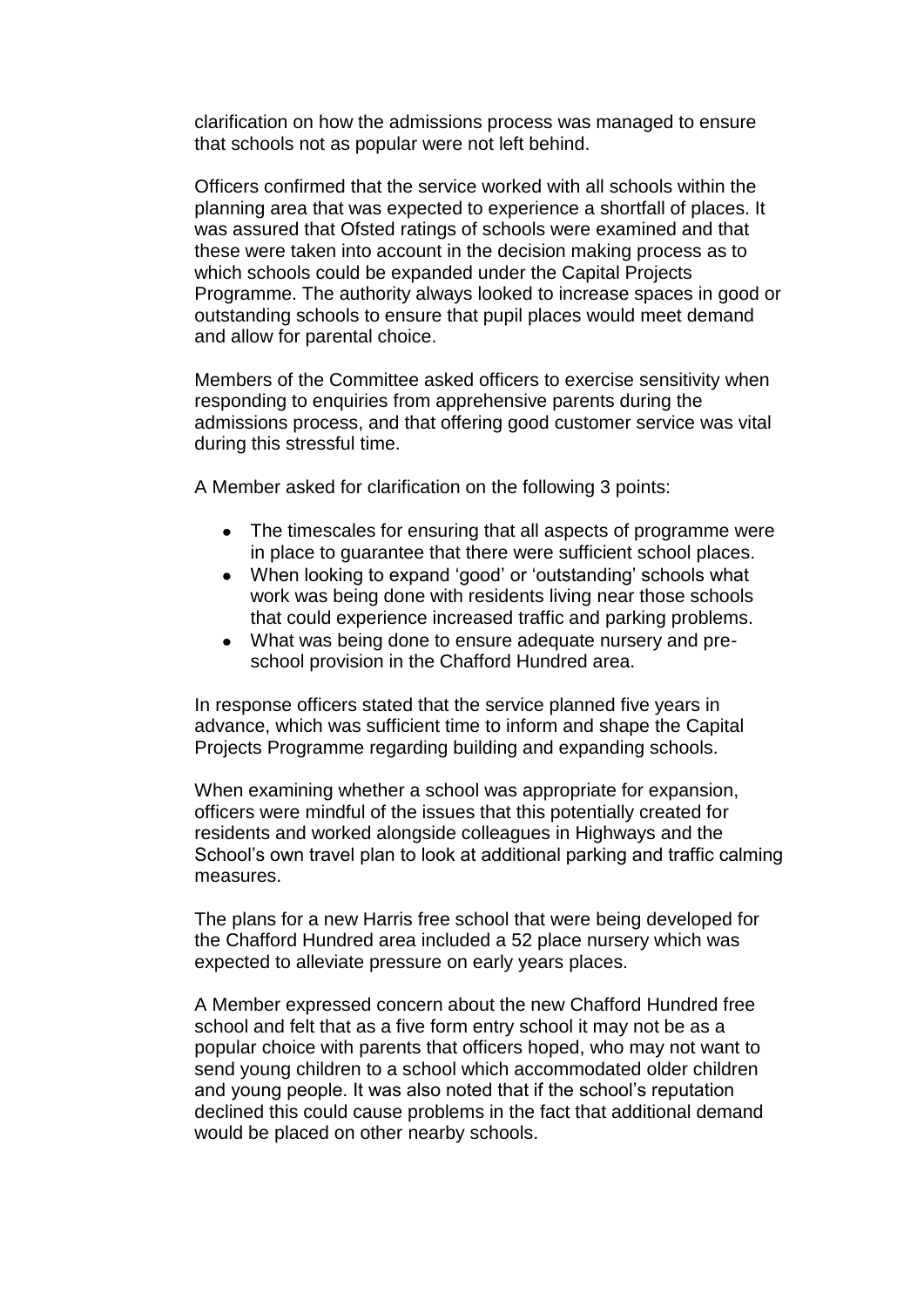Officers reported that five form entry schools were becoming ever more popular and a necessary option in order to meet demand. Five form entry schools elsewhere had proved a popular choice, and Members were assured that in the construction of the school site it was likely that there would be separate infants, juniors and secondary blocks. In effect there would be smaller 'schools' or school blocks located on the same grounds to make up one larger school complex.

Members asked officers how planning applications for large housing developments were taken into account during the pupil place forecasting process. An example was provided of a planning application which had been submitted but had not yet been heard at planning committee for a large 700 home development in the Corringham area. Officers confirmed that both outline planning applications and forecast were included in the pupil place planning strategy in addition to the number of live births. When planning applications were approved for development these were then included in the following year's statistics which were reviewed on an annual basis. This ensured that the pupil place planning data was as accurate as possible.

The Committee acknowledged the challenging work of the team in predicting the number of school places that were required and requested that this item comes back to Overview and Scrutiny every year.

#### **RESOLVED:**

**That the committee note and agree the pupil place plan.** 

### **40. EDUCATION COMMISSION**

Officers introduced the report, which provided members with an update on the work of the Thurrock Education Commission and the progress on the recommendations.

Members welcomed the fact that all sections of the local authority education team were coming together to work in the best interests of local children.

A Member asked for clarification as to what was being done to recruit and retain teachers in the Borough. It was assured that the local authority and schools had a joint and proactive approach to recruit and retain Newly Qualified teachers. In addition, home grown teachers were recruited through the Schools Direct scheme, following which teachers were committed to the school where they trained for a period of one to two years. Officers felt that retention was only one factor and that it was important to create opportunities for professional development in order for teachers to progress into leadership positions and that more could be done to promote Thurrock as a place to live and work.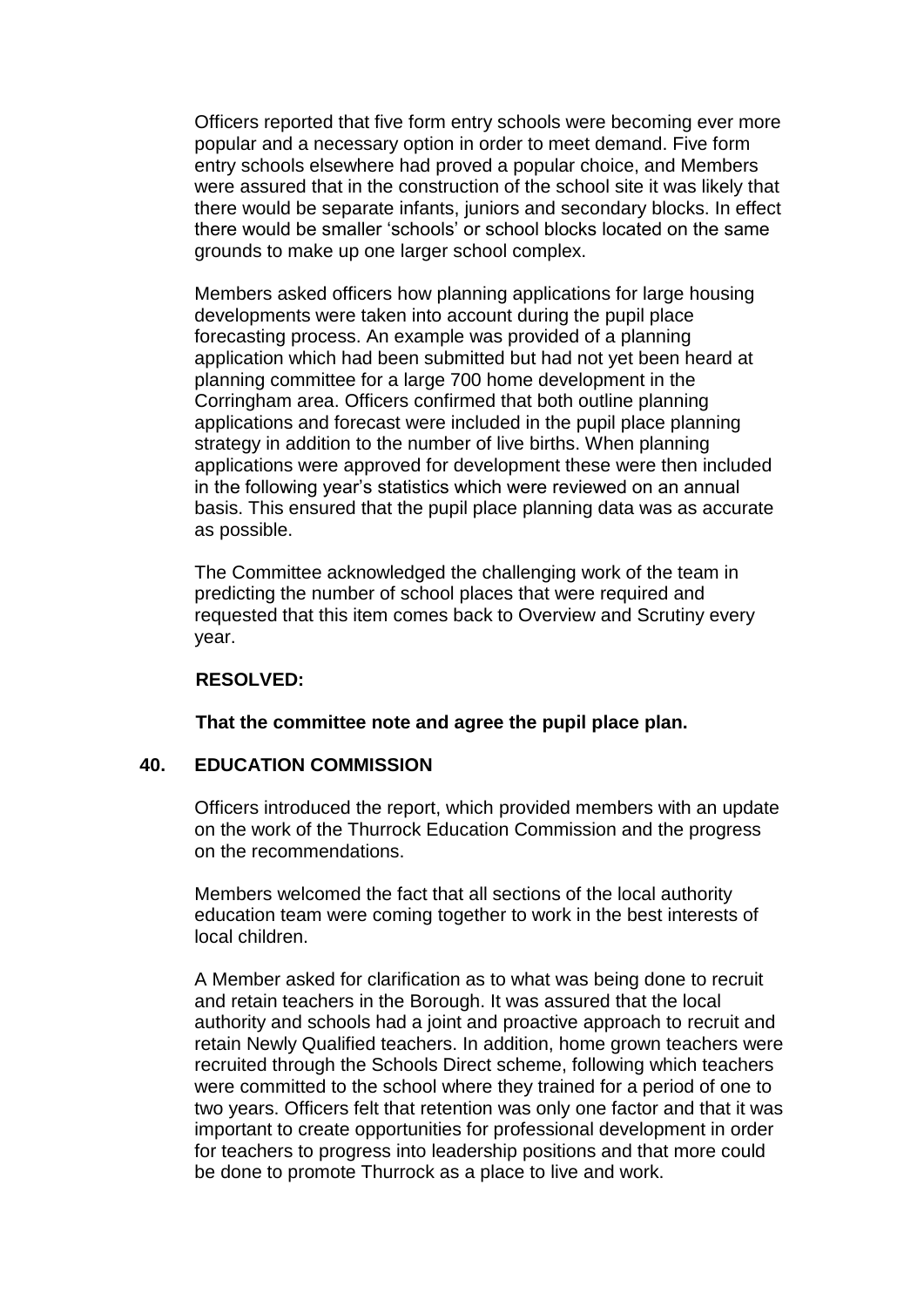It was reported that recruitment was more of a challenge to schools than retention. Officers felt that Thurrock was relatively unknown as a location to work and that more should be done to increase Thurrock's profile and the benefits that Thurrock offered to prospective teachers. Officers stated that there was nothing that Thurrock could legally do to bind teachers into staying in the Borough to teach however the importance of a good governing body was highlighted, as governors were expected to recognise the work of their good teachers and be assertive and proactive in valuing their staff and offering training and professional development.

#### **RESOLVED:**

**That the Committee note the progress made on developing the action plan.** 

# **41. SAFEGUARDING AND CHILD PROTECTION**

Officers introduced the report, which considered the Council's duties to safeguard children and lead on Child Protection. There had been a 26% rise in the number of referrals of child protection investigations. It was reported that the net increase of referrals and investigations was in line with national statistics but was a pressure on the service.

It was reported that the Early Offer of Help programme expected to be launched in April 2014 would reduce the number of child protection cases escalating through the service.

An update on the Troubled Families initiative was provided which was a payment by results service. It was reported that central government had made payment for 38 families who had been supported by the programme, and that a further 30-40 families were being submitted. The government payment criteria were strict and it was emphasised that many more families had been successfully supported through the programme that the authority had received payment.

Officers reported the significant impact the Welfare Reform Bill had on the service, which had witnessed an increase in the migration of families in need of services arriving from nearby London Boroughs.

Members noted the reported increase in the numbers of child protection cases which included concerns regarding violence against girls and online and sexual exploitation. It was questioned how the authority tackled this.

In response officers outlined the Essex wide strategy of Child Sexual Exploitation which was police led. It was noted that Essex policy managed a central intelligence base and this information was fed to the local authority, schools, health visitors, hospitals and partner agencies.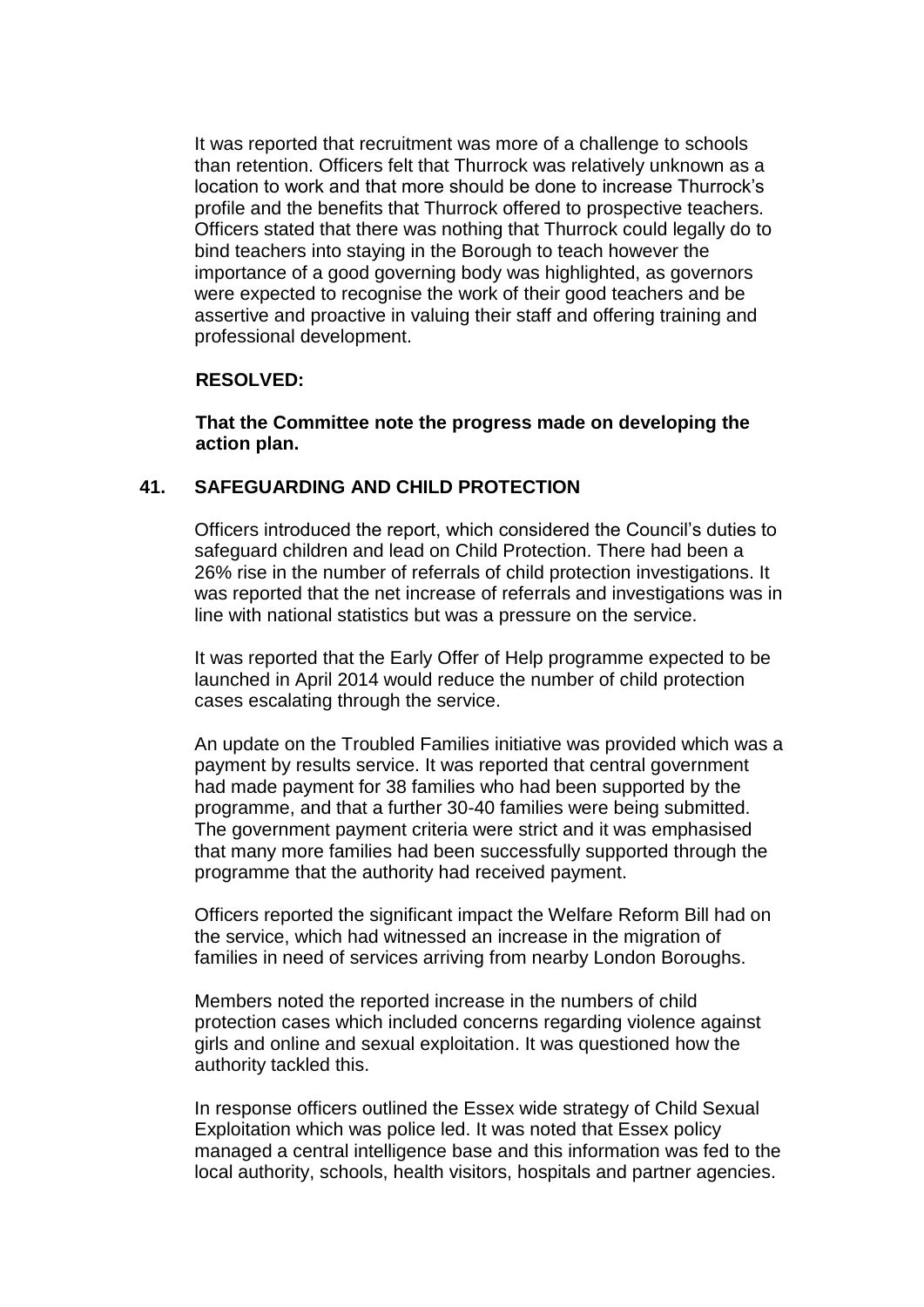Officers stated that safeguarding children was the responsibility of everyone and that they were keen to raise the awareness of this in the local community, but that each agency had a 'champion' who received additional training in order to specifically assist with these issues. It was reported that the Local Safeguarding Children's Board (LSCB) had purchased an additional 1600 licences which enabled them to provide an online training facility.

It was further reported that a local strategy group had been established where local partner agencies worked alongside colleagues in Education. An example was provided where the Ockendon Academy had been working with a group of young people, which discussed and reviewed child protection issues from a young person's perspective. It was noted that this work was with children as young as years 5,6 and 7 students and that they hoped to hold a 2 week programme in conjunction with Essex Police in order to raise awareness of online concerns.

The Committee welcomed the report and were keen to assist officers wherever possible in order to identify a constructive way forward.

Members noted that there had been Ofsted inspection in 2012and asked whether there were any plans to deliver another. Officers confirmed that a regular audit was undertaken which ensured that the service was satisfied with the people who were on child protection plans. It was reported that the mock inspection examined the thresholds and were satisfied with those that were subject to child protection plans were correct and accurate. This had been ratified by the last Ofsted inspection, although it was noted that Thurrock had always generally higher statistics on those who were on child protection plans than their statistical neighbours.

A Member asked how the service worked with harder to reach families to which officers responded that partnership working was essential. Officers worked alongside a range of agencies which included local organisations such as TRUST, Basildon University Hospital Trust and Essex Police – which is where the largest volume of referrals was made from. Officers felt that partnership working would lead to improved outcomes with the anticipated launch of the Multi-Agency Safeguarding Hub (MASH) in Spring 2014.

Officers believed that the high numbers of referrals and child protection plans indicated that Thurrock was working well to ensure that vulnerable people were protected and that this was testament to the relationships and systems that the local authority had in place with the Essex Police and partners.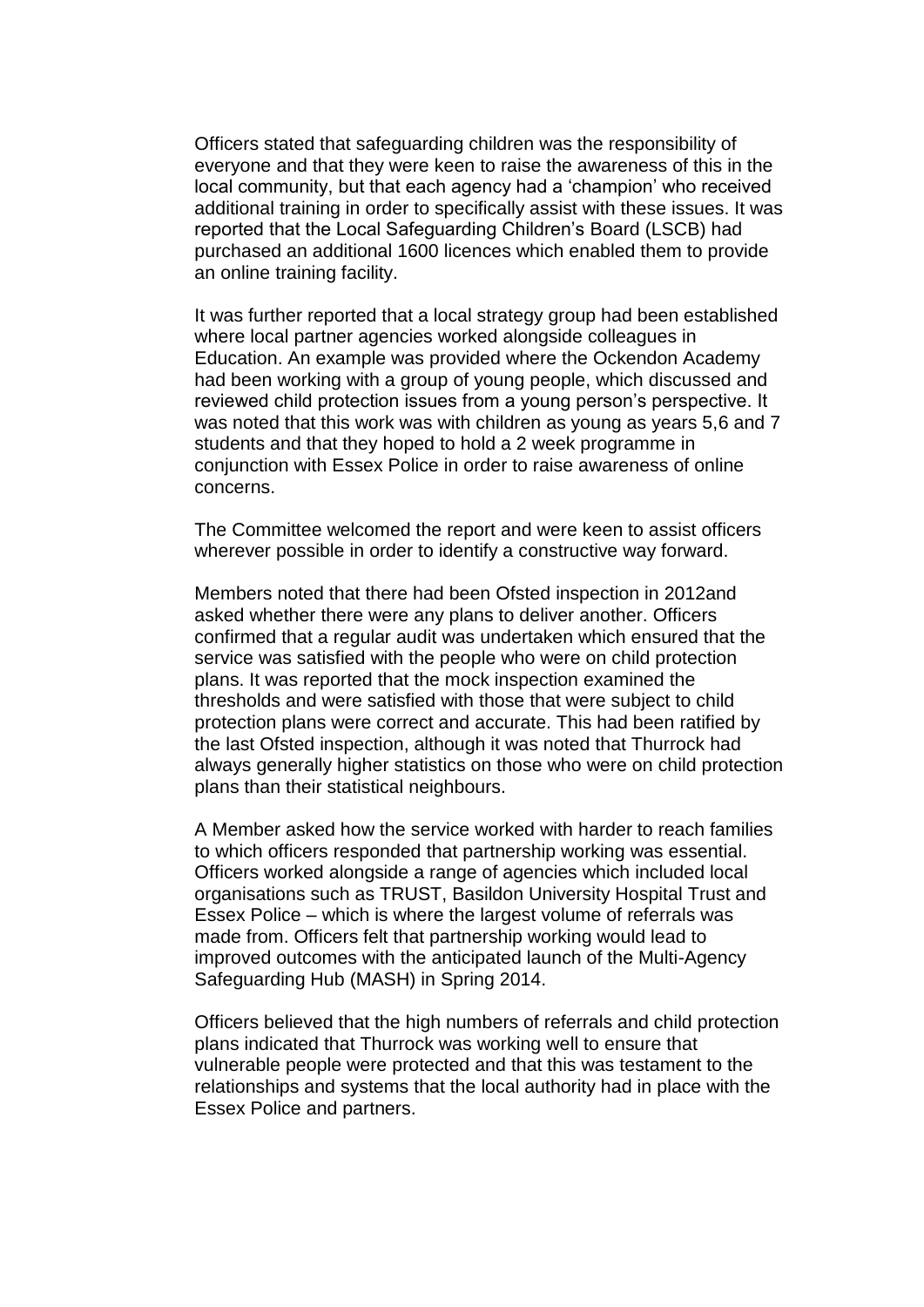A Member asked for an update on the staff numbers in the team to which it was confirmed the number of staff had stayed the same since January 2013.

Officers reported that the diverse team of safeguarding staff added value to the service, as officers were often multi-lingual which enabled them help those people who may of otherwise experienced problems accessing the service.

# **RESOLVED:**

**That the Committee:**

- **1. Note the contents of the report.**
- **2. Continue to monitor this service area.**

#### **42. THURROCK LOCAL SAFEGUARDING CHILDREN BOARD (LSCB) ANNUAL REPORT 2012-13**

The Independent Chair of Thurrock Local Safeguarding Children's Board (LSCB) introduced the report which provided an overview of the annual performance of the Local Safeguarding Children's Board during 2012/13. An update was provided on the audits which had been undertaken and recruitment. It was acknowledged that the report had been late coming to the Overview and Scrutiny committee due to resourcing issues; however it was anticipated that the updated annual report for 2013-14 could be included on the work programme in the new municipal year in June / July 2014.

Members questioned how the LSCB worked with harder to reach vulnerable people. The Independent Chair confirmed that they worked hard to raise their profile in the local community and specifically aimed to work closely with faith groups and those small community groups who worked with children. This ensured that community groups had good working practices and knowledge of safeguarding issues whilst also being protected.

A Member asked whether the LSCB was working with Thurrock Faith Matters. It was reported that the LSCB had planned a drop in style conference event for Safeguarding leads and that 104 Faith Groups were to be contacted and invited to the event. This was the first stage on the journey to liaise with faith organisations. A Member asked whether a list of the faith group contact details could be shared with him in order to cross-check that those organisations he worked alongside were included and it was agreed that this would be circulated.

A Member asked whether the LSCB had sufficient funding and if they had more funds what they hoped to achieve. The Independent Chair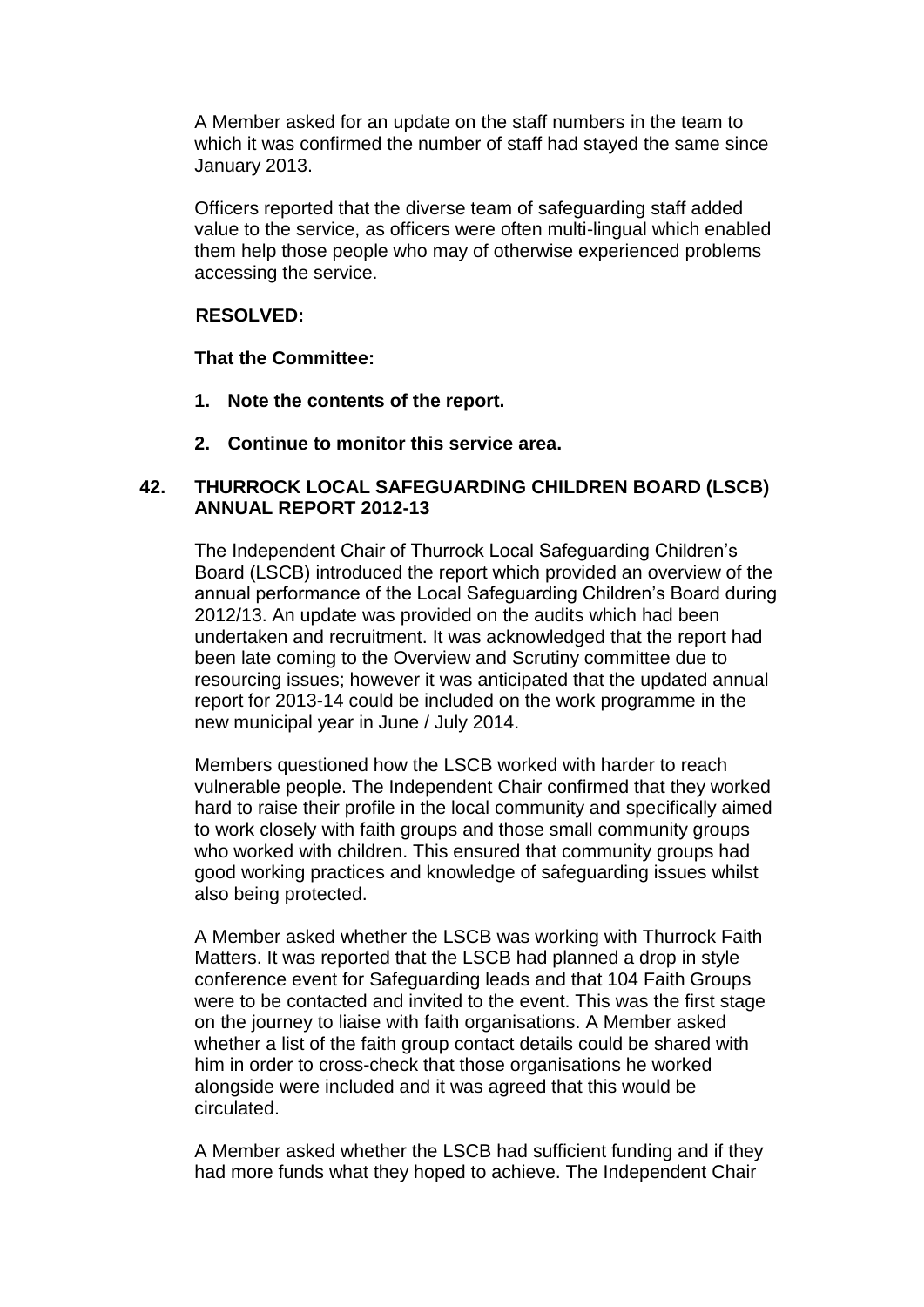felt that they had sufficient funding and that they had worked very well with the limited funds that were available. It was noted that if more funds were available the LSCB would hope to conduct additional serious case reviews. Officers acknowledged the good work of the board, but anticipated that they would experience an additional pressure on resources and workload when preparing for the Ofsted inspection.

# **RESOLVED:**

**That the Committee note the progress made on Children's Safeguarding for the 12 month period from April 2012 to March 2013.**

### **43. WORK PROGRAMME**

It was noted that nine items were remaining on the work programme but only one further meeting of Children's Overview and Scrutiny was scheduled for this municipal year. It was acknowledged that some reports would need to be carried over to the next municipal year or further updates circulated by briefing notes in order to keep the number of reports for March to a manageable number.

Officers outlined that the report of the next Social Care Institute for Excellence review (SCIE) scheduled for March 2014 would not be ready and this was to be kept on the work programme for the next municipal year.

The Committee agreed that officers could supply a briefing note on the following items so that an update could be received before the Council entered purdah.

- Final School Budget
- Funding update on Education Commission and NEET (Not in Education, Employment or Training) spending.

### **RESOLVED:**

**That the Committee:**

**Note and agree the work programme subject to the following amendments:**

- **The report of the next Social Care in Excellence (SCIE) review return to the Committee in the new municipal year.**
- **A briefing note be circulated to the Committee prior to the March 2014 meeting on the final schools budget and a separate update on Education Commission and NEET spending.**